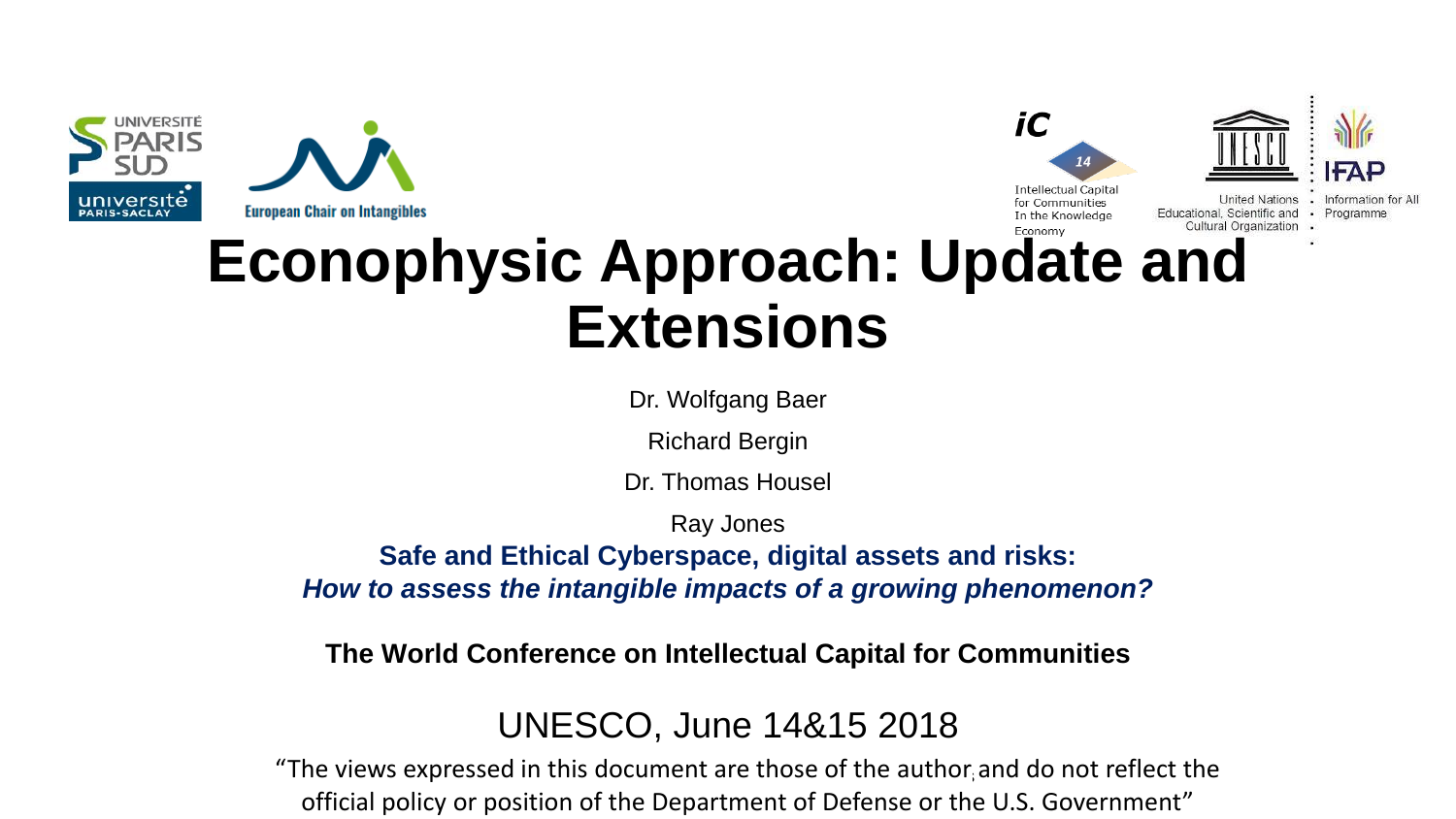

# **Value is the Problem**

- Evaluating acquisition investments in defense (e.g., USA DoD) and governmental organizations do not have a nonmonetized, quantitative common units value parameter
- The value/cost ratio of acquisitions of information technology are problematic for this reason
- Most information technology applications have large amounts of embedded intellectual capital as well as risk
- The value added by embedded intellectual capital cannot be determined via traditional accounting and finance
- A new theory of value is required to account for this "missing value" phenomena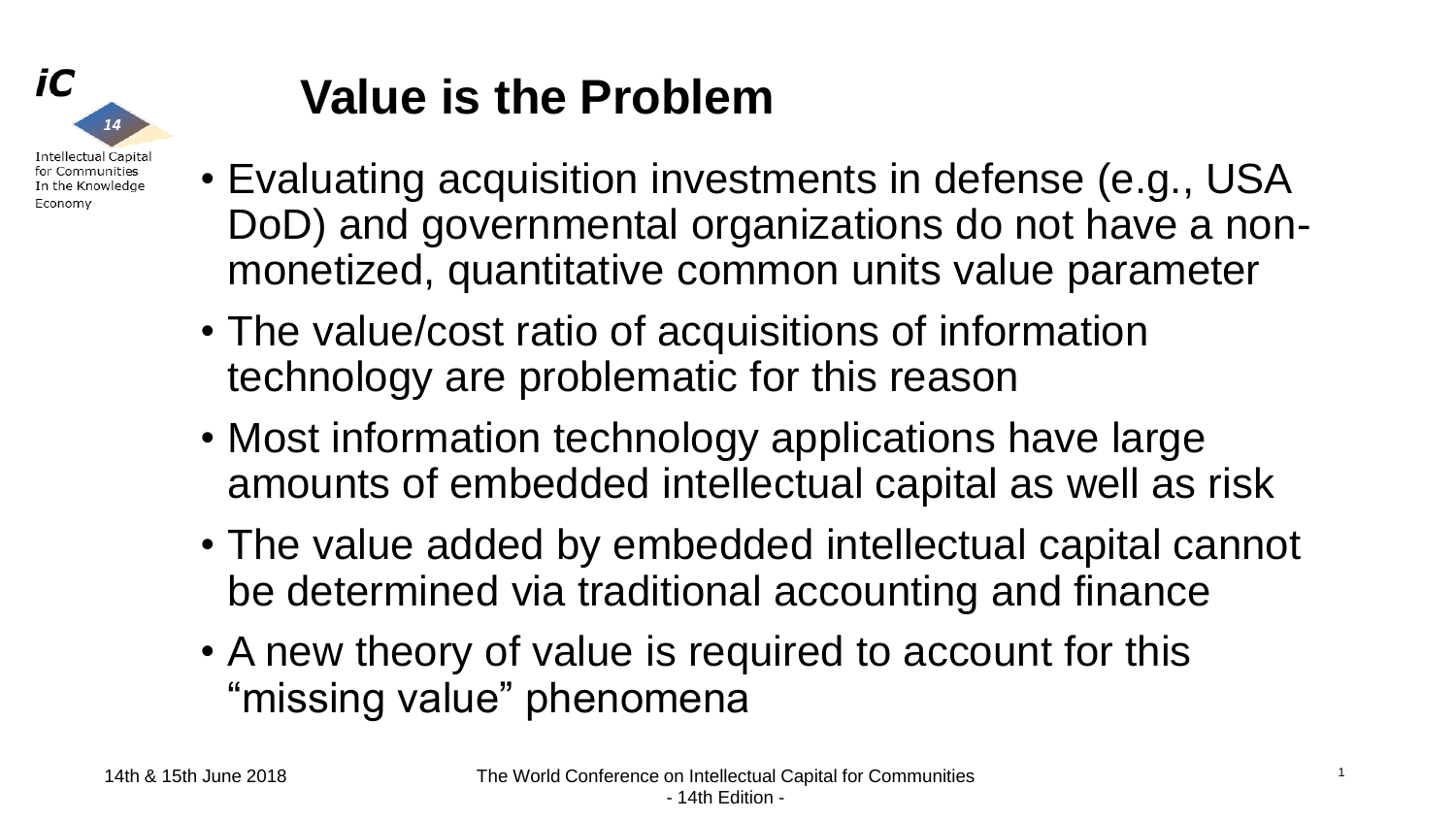### **Economics to Physics Analogy: Progress IC9-IC13**

| <b>Economics</b>                                                                                                                                                                                                                                                    | <b>Physics</b>                                                                                                                                                                     | $IC9 - IC13$                                                                                                                                                          |
|---------------------------------------------------------------------------------------------------------------------------------------------------------------------------------------------------------------------------------------------------------------------|------------------------------------------------------------------------------------------------------------------------------------------------------------------------------------|-----------------------------------------------------------------------------------------------------------------------------------------------------------------------|
| Value Concept: Non Monetized Value<br>Protovalue: Potential or Perceived Satisfaction/ Cost<br><b>Barriers</b><br><b>Actual Value: Use or Work Value (WV)</b>                                                                                                       | <b>Mass</b><br><b>Potential Energy</b><br><b>Kinetic Energy</b>                                                                                                                    | IC 9 (2013): PEML: Potential Energy, Momentum,<br>Location<br>General Model using basic Energy to Value<br>Analogy and IC/SC Value Model                              |
| <b>Product/Service Complexity</b><br>Proto Value (v2)<br>- Product or Service Fit Matrix<br>- Distance                                                                                                                                                              | Mass $(v2)$<br><b>Total Potential Field/Energy (PE)</b><br>Distance = radius between masses<br><b>Velocity and Momentum</b>                                                        | IC 10 (2014): Facebook, Google: Revenue, Adoption<br>rate velocity examples                                                                                           |
| <b>Proto-value</b><br><b>Adoption Curves and Revenue Curves</b><br>Producer Offerings, Customer needs                                                                                                                                                               | <b>Action = <math>\triangle</math> Time * <math>\triangle</math> Energy</b>                                                                                                        | IC 11 (2015): WhatsApp example compared to<br>competitor over one year adoption rate period                                                                           |
| <b>Satisfaction = Happiness</b><br><b>Point of Sale: and Actual Use</b><br>Vector Coordinate Space / Normalized Distance<br><b>General Solution Space</b>                                                                                                           | $\Delta$ PE = Amount of Action<br><b>Amount of Action:</b><br>$\Delta A = \Delta PE * \Delta Time$<br>$\Delta A = \Delta KE * \Delta Time$                                         | IC 12 (2016): Protovalue of Mpesa (microfinance)<br>for Kenyans compared to South Africans                                                                            |
| <b>Satisfaction Flow = Exchange Rate</b><br><b>Point of Sale Satisfaction = : <math>\Delta</math> Protovalue (PV Before</b><br>Exchange – PV After the Exchange)<br>Rate of Adoption, Innovators and Imitators<br>Effects of Advertising and Peer-to-Peer Messaging | $\triangle$ Energy =<br><b>E∆ Organized Potential Energy +</b><br>△ Organized Kinetic Energy                                                                                       | IC 13 (2017): Notional Smart Phone: Adoption<br>Phases, Customer Segmentation, Market<br>Saturation<br>ABFE 2017: Notional Social Influence Sensitivity<br>Analysis   |
| Earned Value Management: Cost, Schedule, Performance,<br>but not ROI<br>Earned Value Management: Cost, Schedule, Performance,<br>and risk and volatility but not ROI<br>IC, Creativity                                                                              | Mass, Distance (adapted to EVM<br>parameters)<br><b>Physical Economy</b><br>Human Perception, Biases. Event/Process<br>based need - satisfaction parameters<br>Turbulence Modeling | 15 <sup>th</sup> ARP Symposium<br>EVM notional DoD Acquisition example<br>IC 14 (2018):<br>Modeling IC and creativity in DoD Acquisitions<br><b>ABFE October 2018</b> |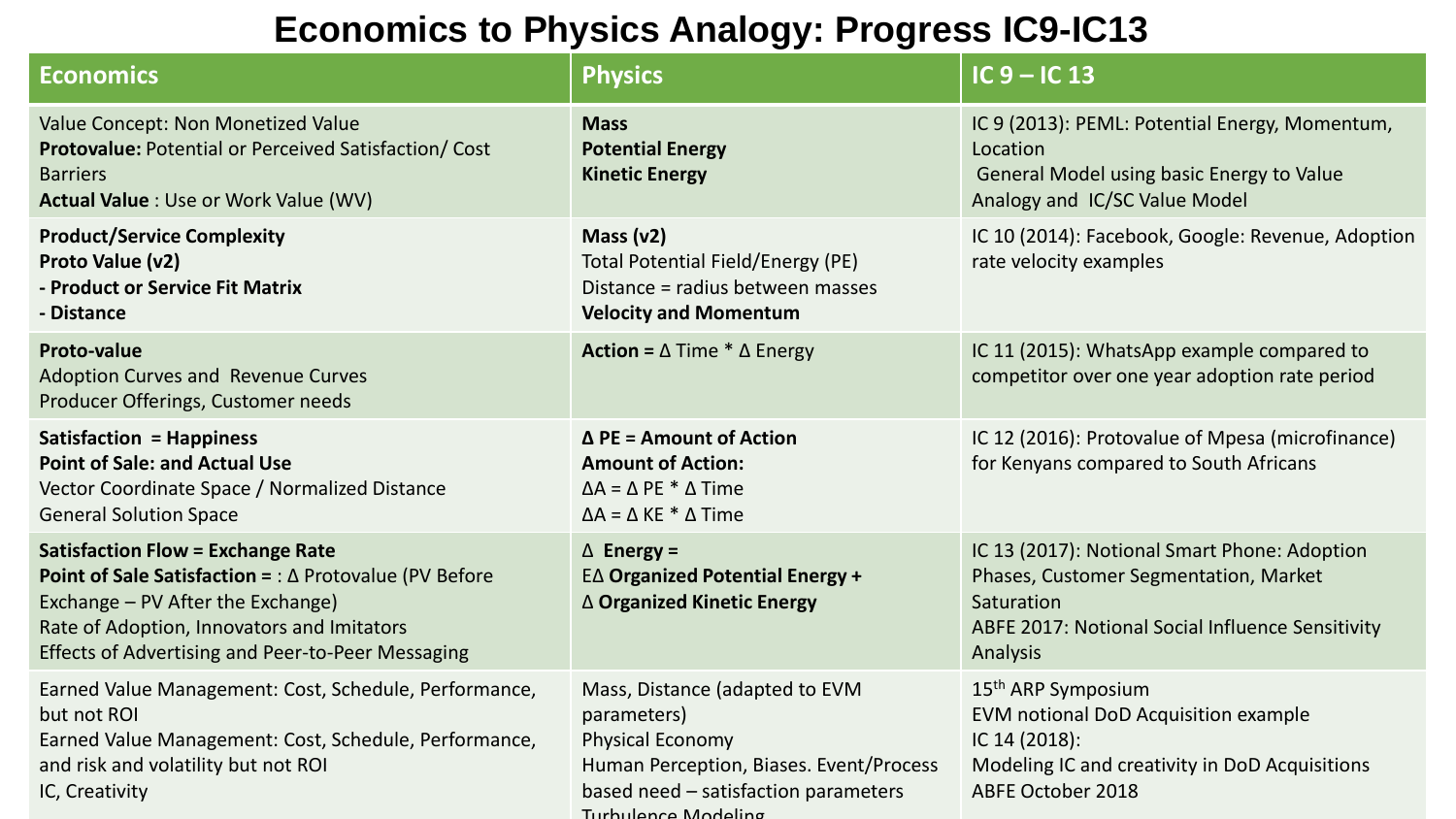

### Modeling Intellectual Capital and Creativity

**Intellectual Capital** for Communities In the Knowledge Economy

14

### Step 1:

Build a simple equilibrium economy showing the flow of action in various forms as they progress in time through the economy and interfacing with Nature.

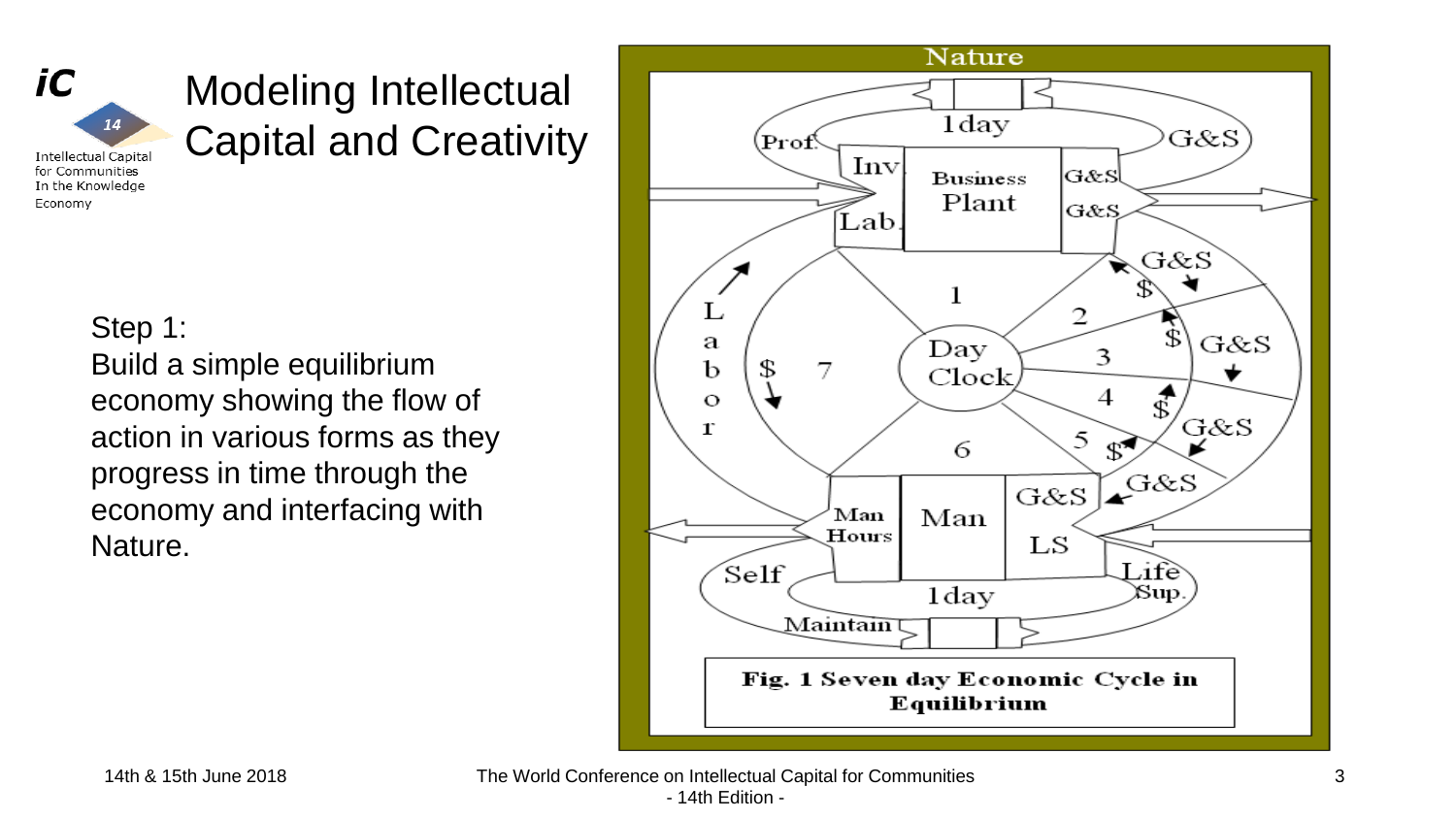

Model of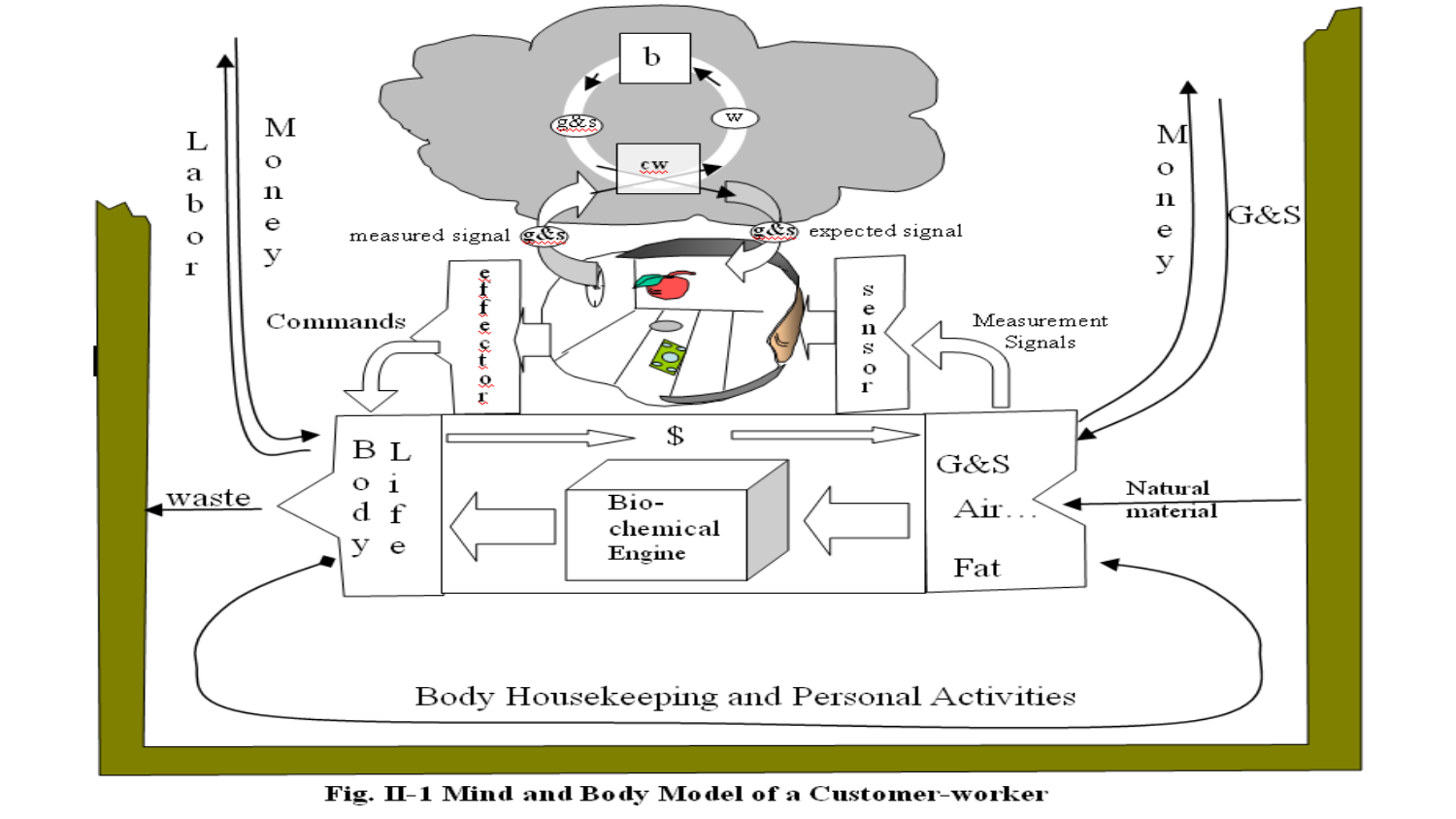

14th & 15th June 2018 The World Conference on Intellectual Capital for Communities - 14th Edition -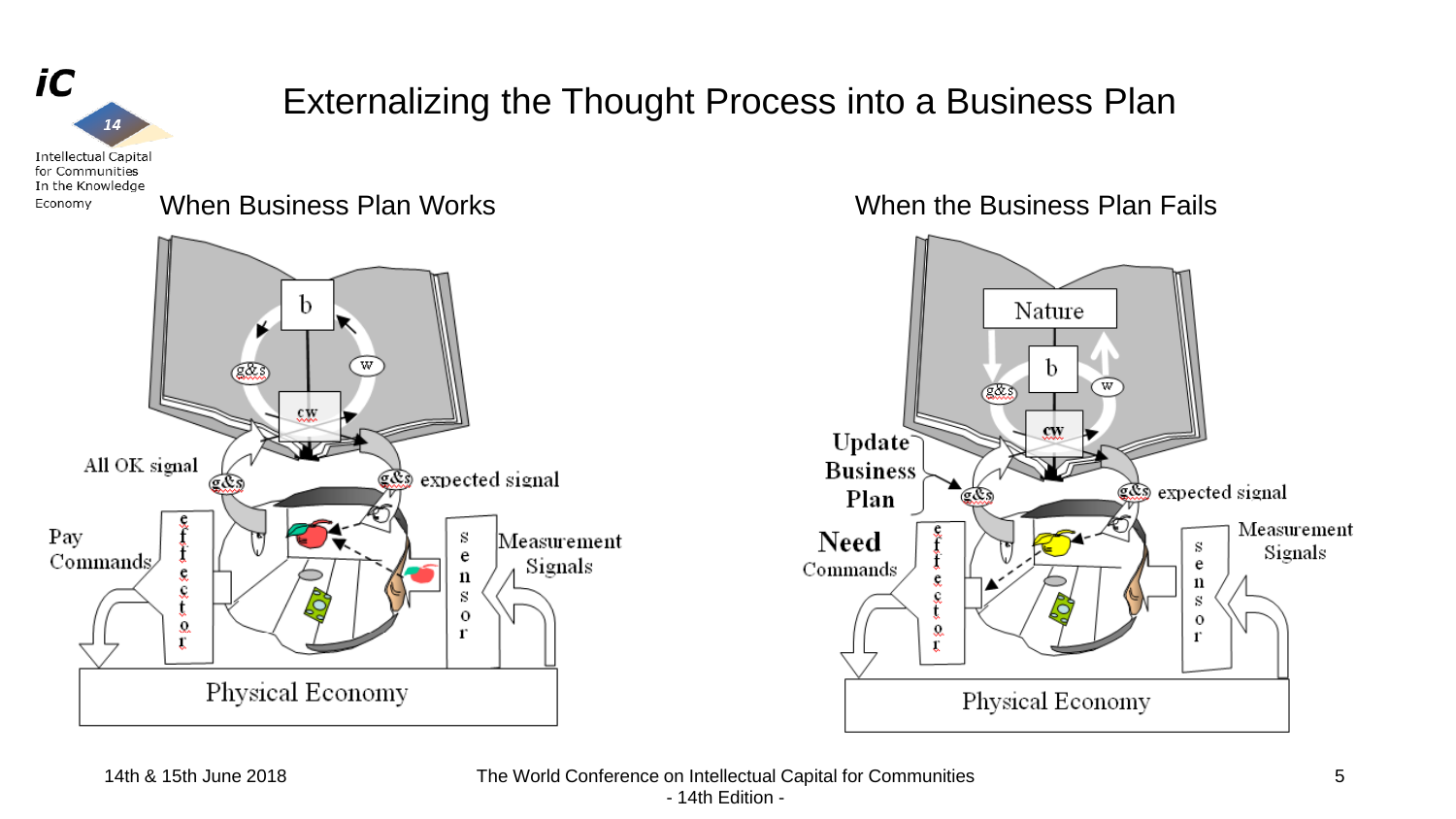

### Framework of Principles for developing Quantitative Calculations for Creativity and Intellectual Capital

Treat the Business Plan as a Program implemented by economic participants

Map the control interactions between the Business Plan and economic participants

Analyze the generation of Need signals and Business Plan updates in response

Observe development of new interactions with Nature as a source of creativity

Calculate the Complexity of the Business Plan in execution of action bits

Utilize the Quantum Physics analogy where Proto Value is calculated from  $PV = \sum_{f,t} \psi_f \cdot A_f^f \cdot \psi^{t*}$ ΔT

Where:  $\underline{\Psi_{f}}$  are the expected and measurement signals, and "A" is the action structure of the Business Plan when implemented as a Computer Program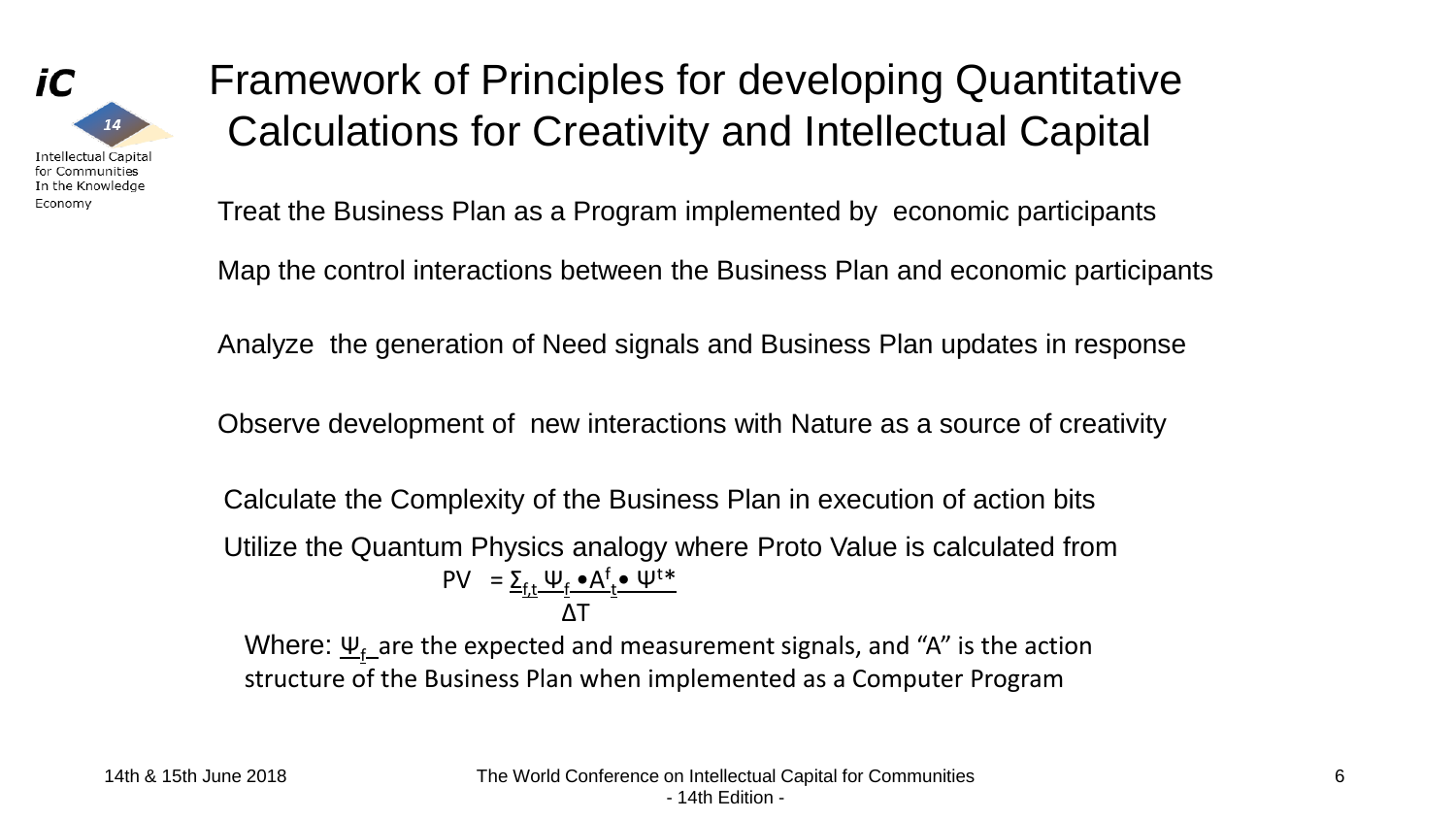

# **Conclusions and Next Steps**

- The value of the IC embedded in IT acquisitions can be quantified in non-monetized parameters
- It is necessary to model the mental operations of acquisition, investment, organizational leaders and consumers, clients, users to understand how value is created from IC
- Doing so will allow the model to take into account decision maker mental biases as well as predict adoption rate and acquisition failures
- We need to integrate risk and volatility into the protovalue estimate within the non-profit Defense Acquisition program framework
- Next steps: identifying intellectual and creative inputs to consumer/work life plans via empirical work using acquisition case studies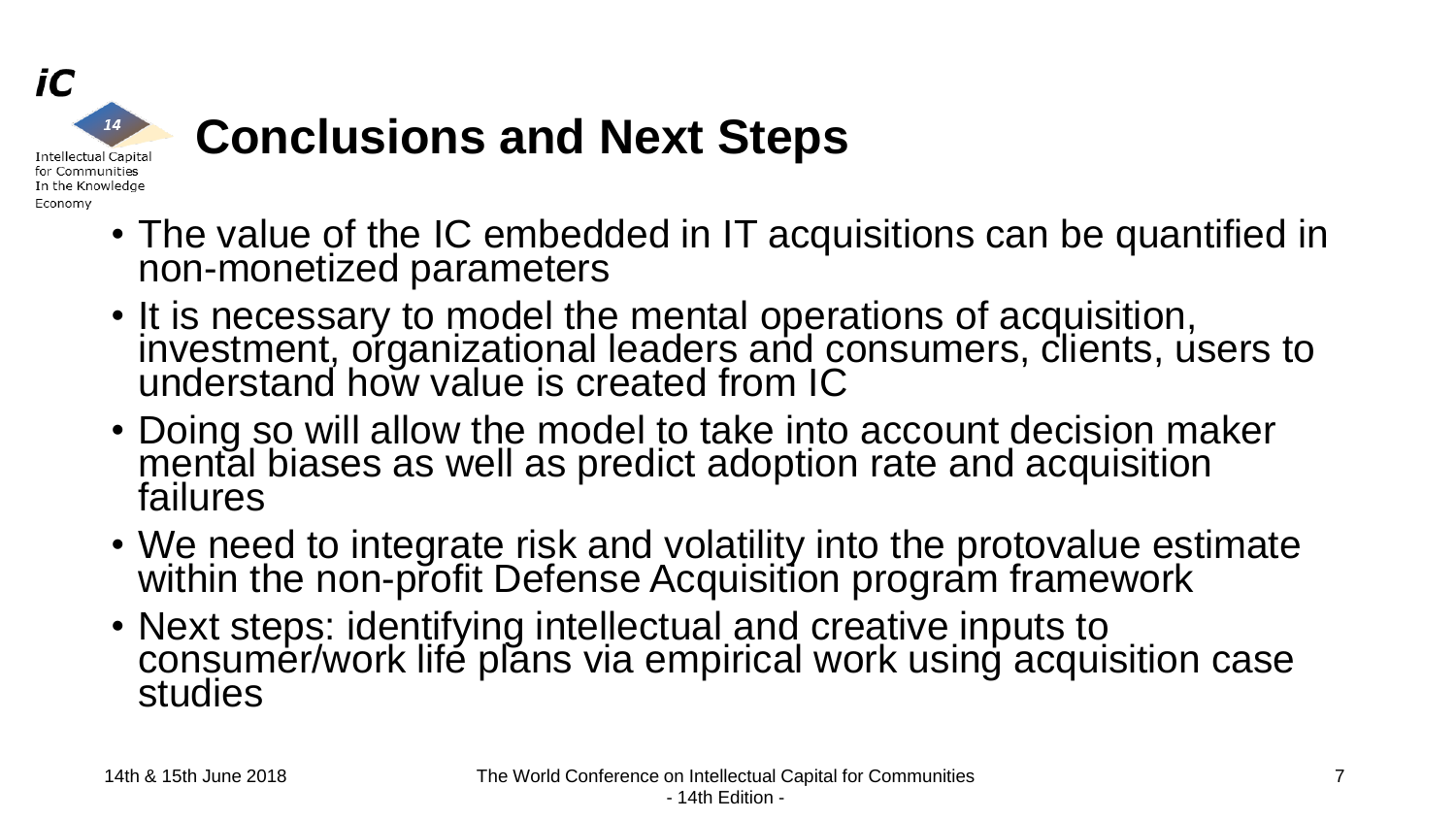

# **Back – Up Slides**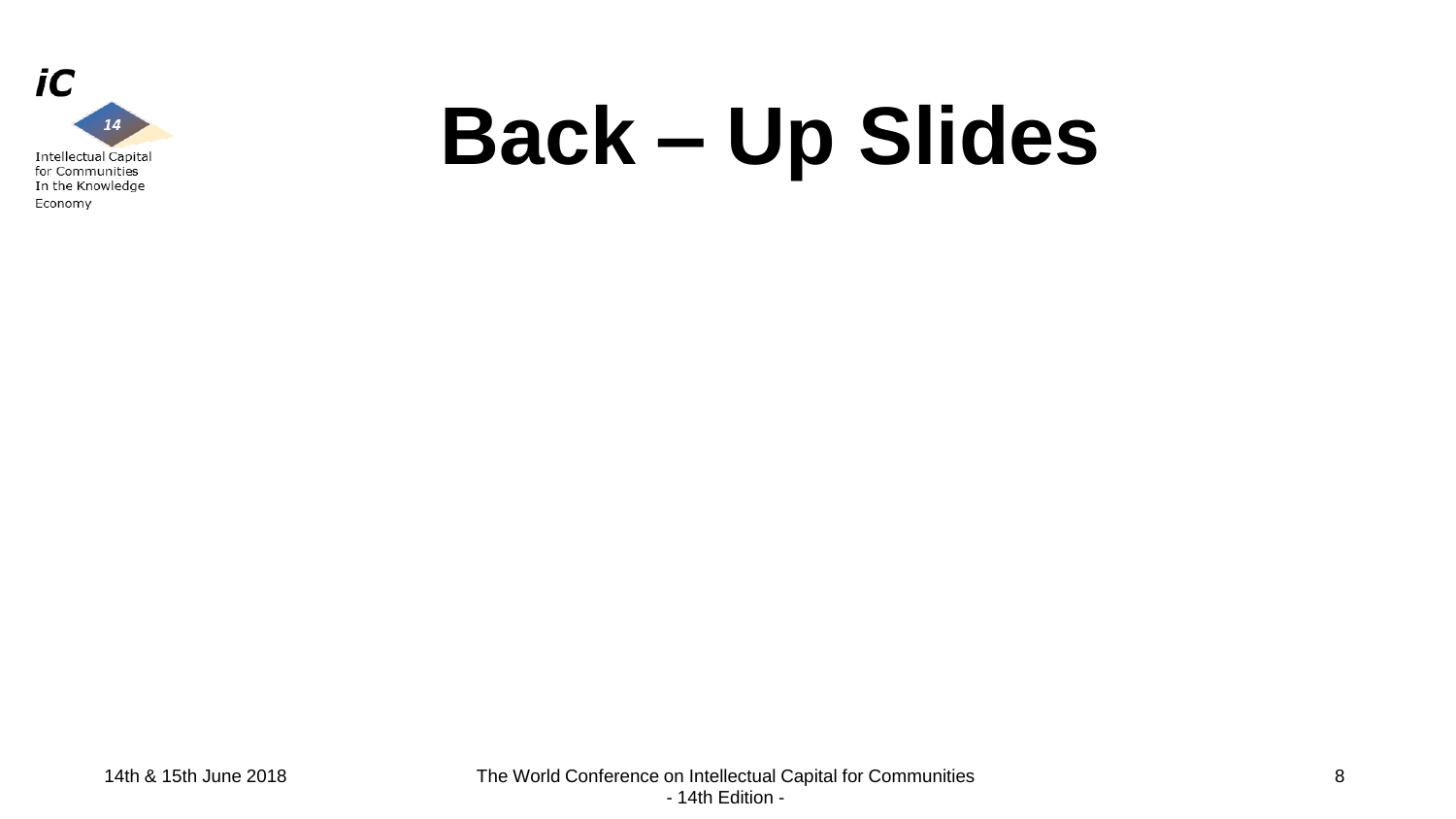### **Physics to Economics Analogy Expansion: Definition of Terms:**

**Definition of Terms: Analogy Between Physics and Psycho-Economics:**

14 **Intellectual Capital** for Communities In the Knowledge

Economy

| <b>Kinetic Energy</b>     | KE                            | Actual rate of satisfaction                            |
|---------------------------|-------------------------------|--------------------------------------------------------|
|                           |                               |                                                        |
| <b>Work Energy</b>        | <b>WE</b>                     | Useful actual rate of satisfaction<br>that fits a need |
| <b>Potential Energy</b>   | PE                            | Potential rate of satisfaction, expected or            |
|                           |                               | hoped for satisfaction rate                            |
|                           |                               |                                                        |
| Lagrangian Energy         | $(KE-PE)$                     | Happiness, Difference between actual and               |
|                           |                               | hoped for rate of satisfaction. Positive               |
|                           |                               | values are pleasure. negative values are pain          |
| Hamiltonian Energy        | $H = KE + PE$                 | Heaftiness, Total capacity of an economic              |
|                           |                               | entity (consumer or buainess)                          |
|                           |                               |                                                        |
| <b>Einstein Mass</b>      | $m=H/c^2$                     | Another term for identifying the concept of            |
|                           |                               | <b>Heftiness</b>                                       |
| Speed of light in vacuum  | $\mathbf{C}$                  | Speed of Now in equilibrium economy                    |
| A bit of Kinetic Action   | $KE \cdot dt$                 | a bit of Actual Satisfaction                           |
|                           |                               |                                                        |
| A bit of Potential Action | $PE \cdot dt$                 | a bit Potential Satisfaction,<br>a Need bit            |
| Macroscopic Action        | $S = \int (KE - PE) \cdot dt$ | Satisfaction for a tangibly large size                 |
|                           |                               | activity                                               |
| <b>Minimum Action</b>     | $\delta S = 0$                | Minimum pain or maximum pleasure                       |
|                           |                               |                                                        |

- 14th Edition -

"Physical Material only will only move along trajectories that minimize the action relative to alternative neighboring paths" "Economic entities will only engage in exchange sequences that maximize their pleasure relative to available alternatives."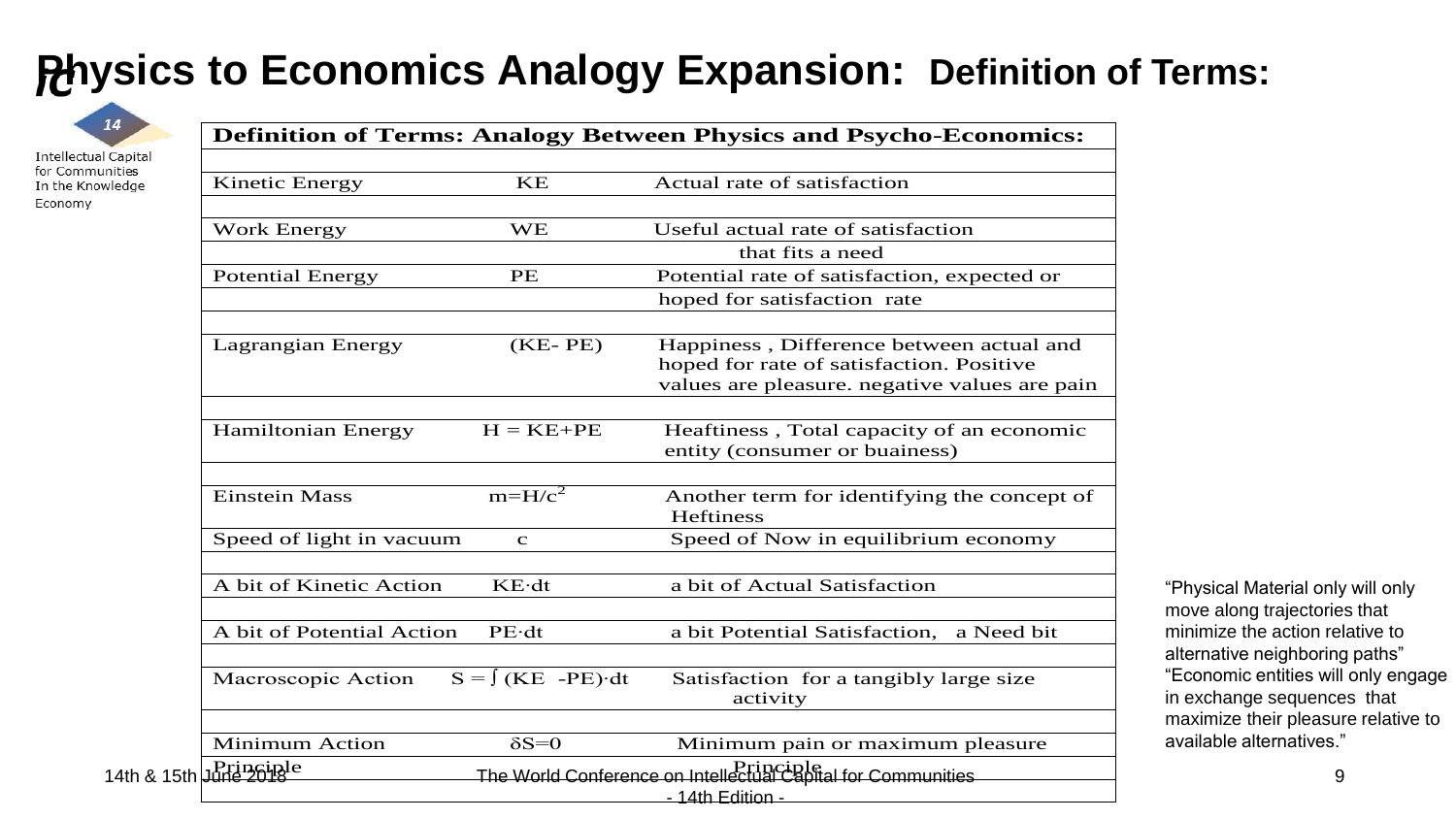# **Physics to Economics Analogy Expansion: Definition of Terms: (continued)**



**Intellectual Capital** for Communities In the Knowledge Economy

| Position vector of attributes                                                                                                | $\mathbf q$                                             | Position of ownership in an                                                                                                                       |
|------------------------------------------------------------------------------------------------------------------------------|---------------------------------------------------------|---------------------------------------------------------------------------------------------------------------------------------------------------|
| in a physical quantity                                                                                                       |                                                         | economic quantity                                                                                                                                 |
|                                                                                                                              |                                                         |                                                                                                                                                   |
| Momentum vector                                                                                                              | $\mathbf{p}_{q} = dS/dq$                                | The rate of change of satisfaction when<br>changing ones ownership of a<br>quantity                                                               |
| Force in a quantity diection                                                                                                 | $\mathbf{F}_q = \mathrm{d} \mathbf{p}_q / \mathrm{d} t$ | The force felt by an economic entity when<br>it feels the opportunity for changing<br>its satisfaction by changing its<br>ownership of a quantity |
|                                                                                                                              |                                                         |                                                                                                                                                   |
| Equilibrium condition                                                                                                        | $O = \sum_i \mathbf{F}_{qi}$                            | Vector sum of all forces of all quantities<br>(qi) are zero                                                                                       |
|                                                                                                                              |                                                         |                                                                                                                                                   |
| Unit vectors of quantities                                                                                                   | $\mathbf{u}_{\mathbf{q}}$ , $\mathbf{u}$                | Units of ownership (apples, dollars,)                                                                                                             |
|                                                                                                                              |                                                         |                                                                                                                                                   |
| Measurement of a physical                                                                                                    | $\mathbf{q} = #_{q} \cdot \mathbf{u}_{q}$               | Measurement of an eqonomic                                                                                                                        |
| quantity                                                                                                                     |                                                         | quantity                                                                                                                                          |
|                                                                                                                              |                                                         |                                                                                                                                                   |
| Generalized Physical space                                                                                                   | $_{\rm x,y,z}$                                          | Quantity type dimensions define<br>i,j,k                                                                                                          |
| Dimensions of measurement                                                                                                    |                                                         | need, or product categories                                                                                                                       |
| <b>Types</b>                                                                                                                 |                                                         |                                                                                                                                                   |
|                                                                                                                              |                                                         |                                                                                                                                                   |
| Vectors in physical space                                                                                                    | $q_x$ , $q_y$ , $q_z$ $q_f$                             | Vectors in economic space<br>$q_i, q_j, q_k$                                                                                                      |
|                                                                                                                              |                                                         |                                                                                                                                                   |
| <b>Maximum Quantity</b><br>$\mathbf{q}_{\mathbf{f},\mathbf{max}} = \max_{\mathbf{f} \in \mathbf{q}} \mathbf{u}_{\mathbf{q}}$ |                                                         |                                                                                                                                                   |
|                                                                                                                              |                                                         |                                                                                                                                                   |
| Volume of physical space<br>$q_{x,max}$ · $q_{x,max}$ · $q_{x,max}$ · · $q_{f,max}$                                          |                                                         |                                                                                                                                                   |
| <b>Volume of Economy</b><br>$q_{i,max}$ · $q_{j,max}$ · $q_{k,max}$ · · $q_{f,max}$                                          |                                                         |                                                                                                                                                   |
|                                                                                                                              |                                                         |                                                                                                                                                   |
| A physical particle                                                                                                          | [Name], $[a]$ , $[b]$                                   | Economic entity                                                                                                                                   |

Rule: most economic or physical symbols can be augmented to refer to specific individuals , entities or symbols.

14th & 15th June 2018 The Constant Contemporary B =  $\nabla$  The World Conference on Intellectual Capital for Communities  $\sim$  14th Edition - $\mathsf F$ or example if  ${\sf qC}$  = customer,  $\$$  = money,  $\mathsf B$  = business,  $\alpha$  = apple then KE(C,\$) means the actual rate of satisfaction the customer receives from his money.  $KE(B,a)$  means the actual rate of satisfaction the business receives from his product which is in this example the apple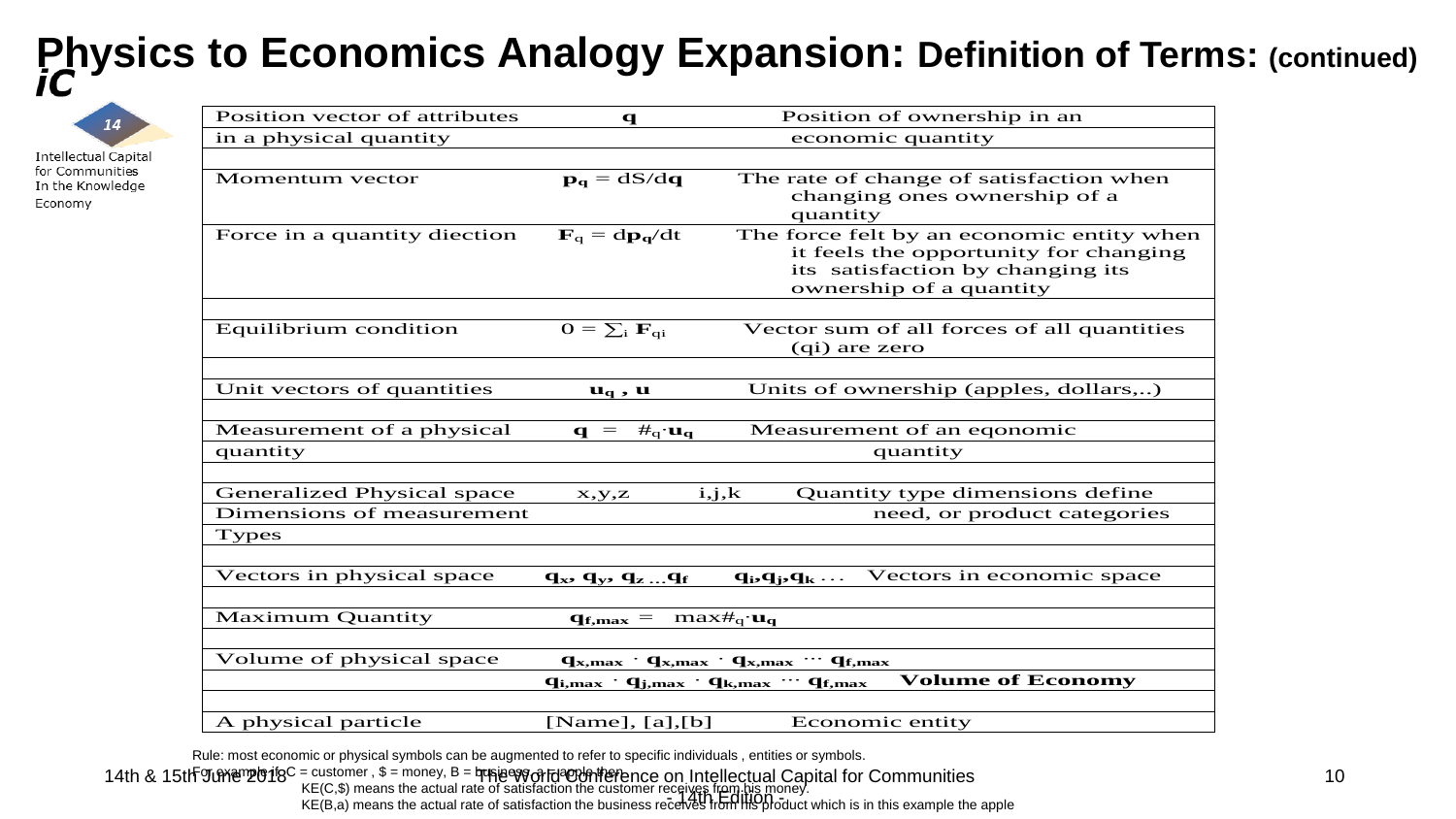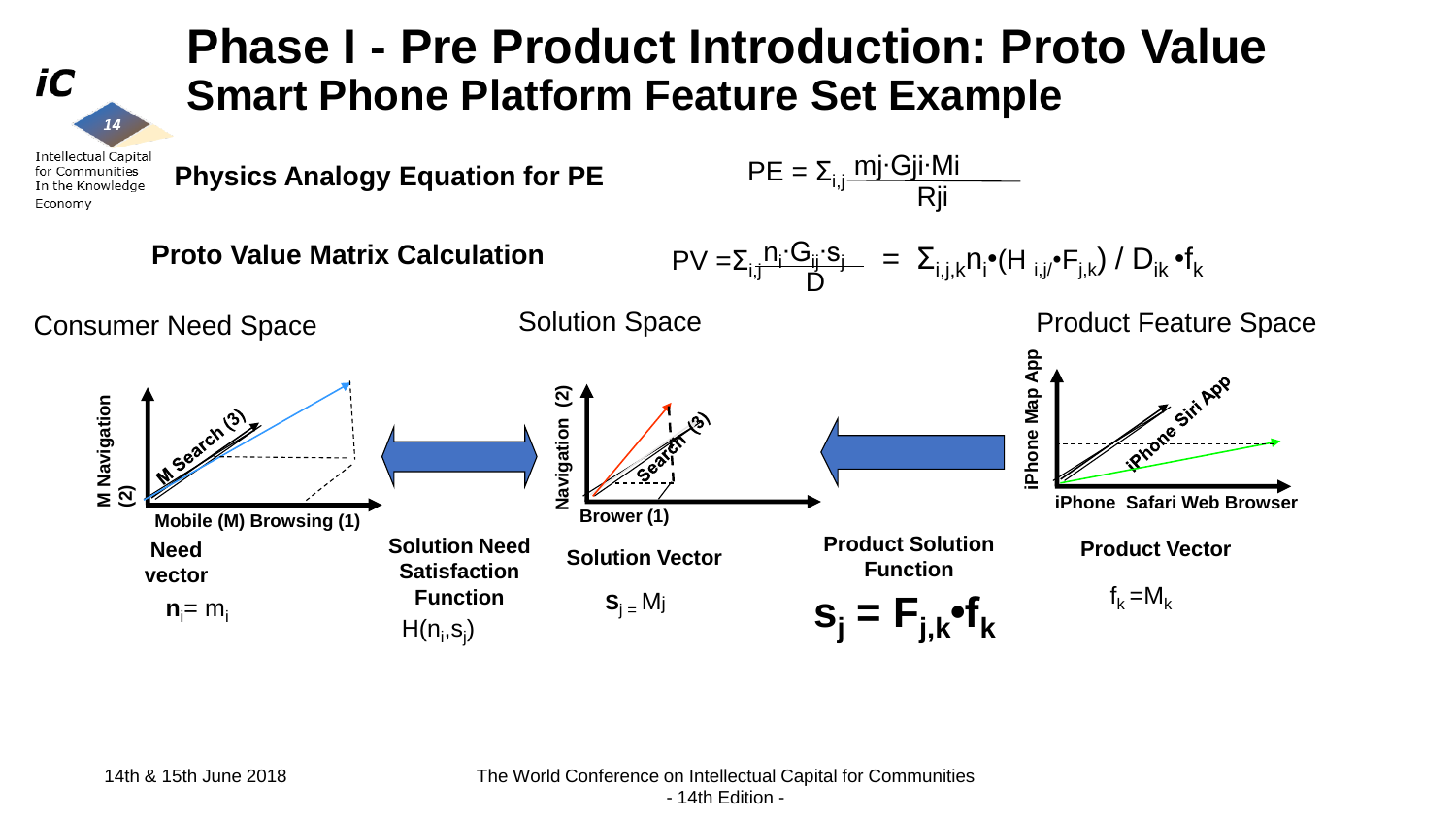### **Phase I - Pre Product Introduction: Proto Value Mass:**  *iC* **Multi-vector Coordinate System**

**Intellectual Capital** for Communities In the Knowledge Economy

14

| <b>Unit of Analysis</b>                                        | <b>Vector</b>                                                                                                                                                                                                                         | <b>Economics</b>                                                                           | <b>Physics</b>                    |
|----------------------------------------------------------------|---------------------------------------------------------------------------------------------------------------------------------------------------------------------------------------------------------------------------------------|--------------------------------------------------------------------------------------------|-----------------------------------|
| Use Time (Hours,<br>Minutes, Seconds,<br>Milliseconds)         | Length of vector is determined by the<br>amount of use                                                                                                                                                                                | Needs, General<br><b>Product Solution</b><br>Feature, and Actual<br><b>Product Feature</b> | Action $*$ $\Delta$ Time          |
| Complexity, bits,<br>Learning Time (unit<br>of change or bits) | Length of vector is determined by the<br>amount of time is takes an average<br>person to learn how to complete a<br>particular function or the number lines<br>of code in a software program that<br>could complete the same function | Common units of<br>value                                                                   | $\Delta$ Energy $*$ $\Delta$ Time |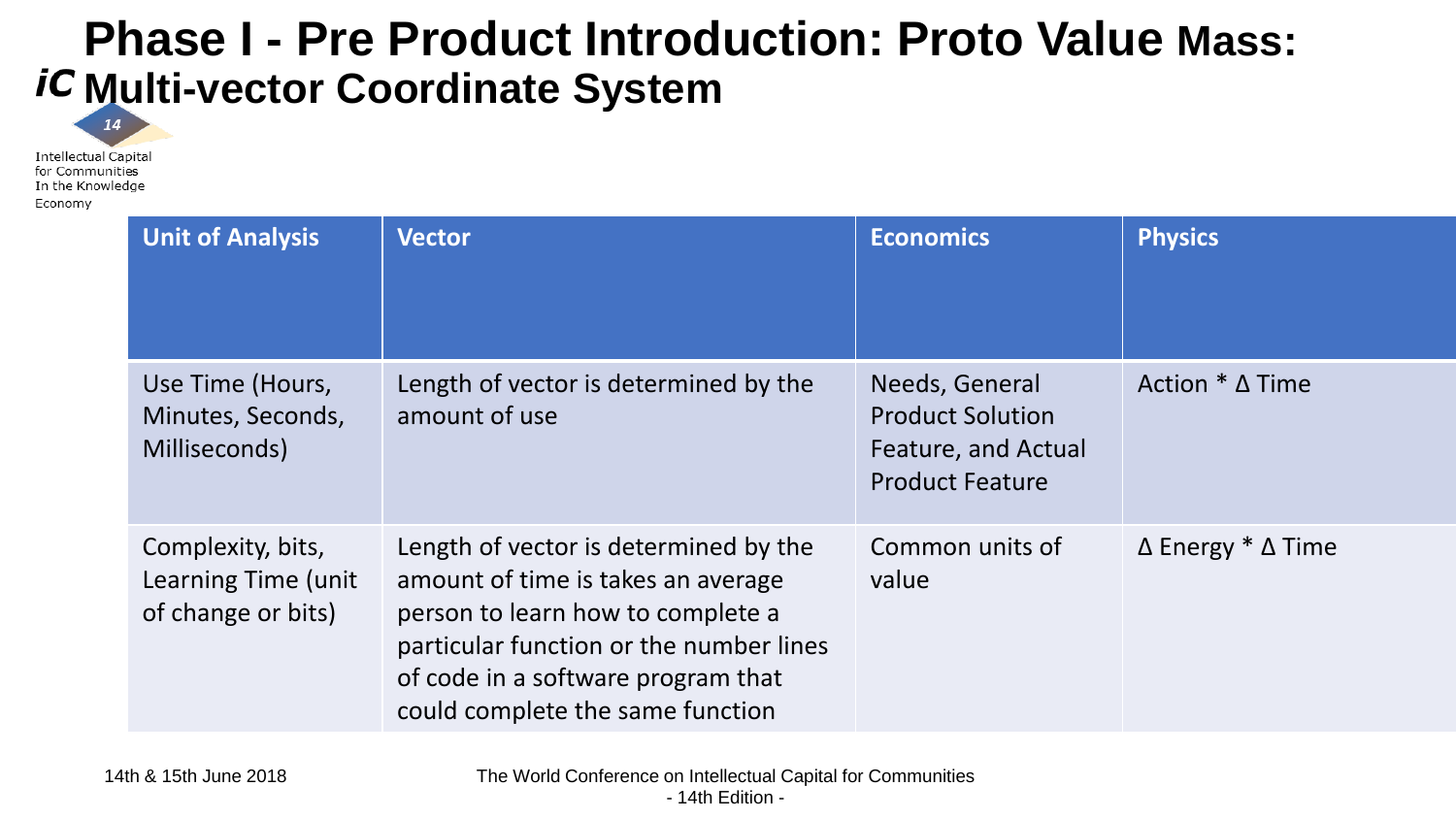### **Phase I - Pre Product Introduction: Proto Value Fit: General Product Solution Transform to Product Feature Set iPhone Feature Set Example**

**Intellectual Capit** for Communities In the Knowledge Economy

14

iC



**(Hours per week)**

**Search SP Intelligent Assistant (Hours per week)**

**week)**

2.4

14th & 15th June 2018 The World Conference on Intellectual Capital for Communities - 14th Edition -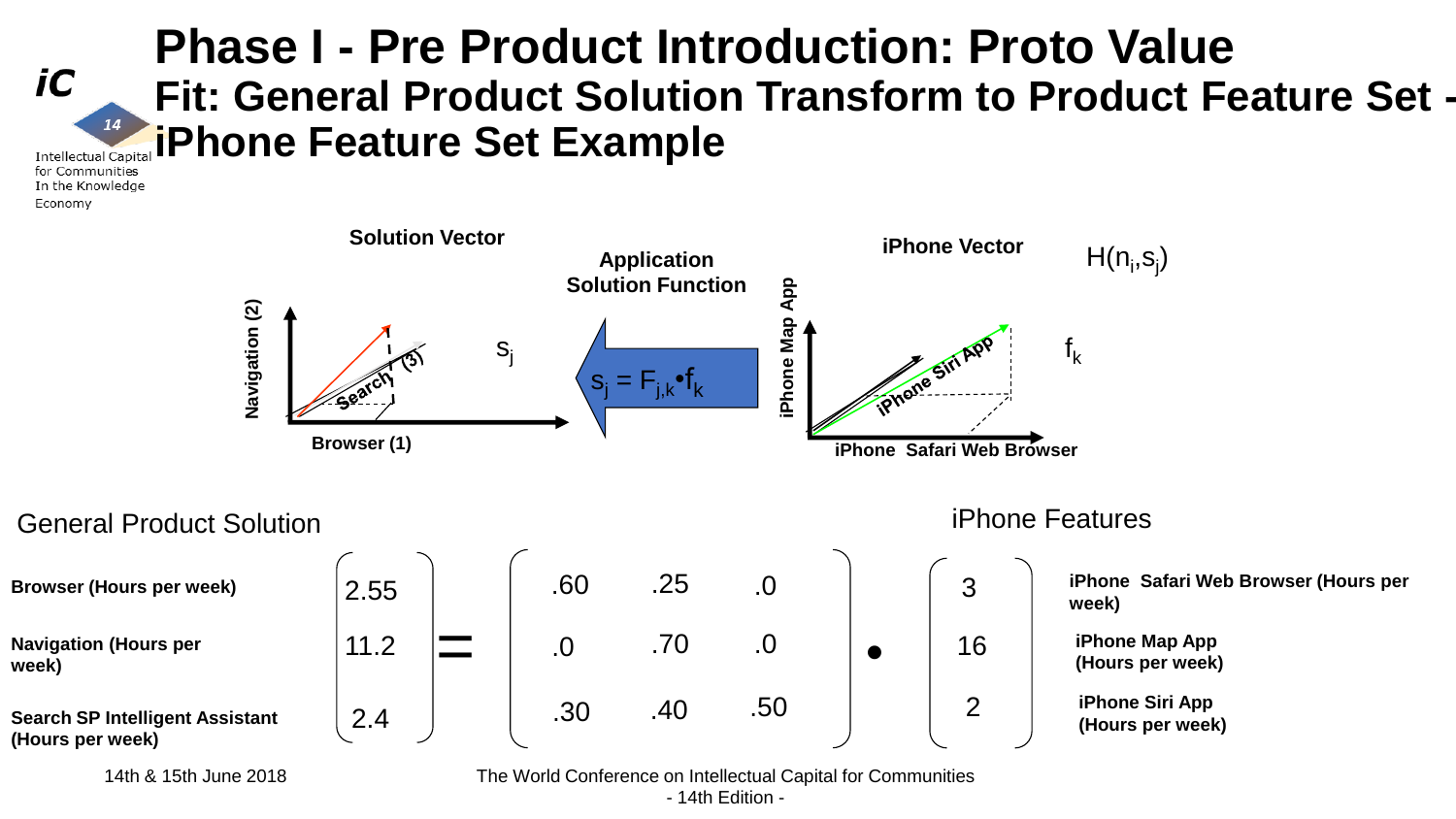iC

### **Phase I - Pre Product Introduction: Proto Value Customer Need to General Product Solution Fitness Matrix: Smart Phone Platform Example:**

**Intellectual Capital** for Communities In the Knowledge Economy

 $14$ 

Customer Need to Solution Satisfaction Function Calculation  $n_i = H_{i,i} \cdot S_i$ Customer Need Space **Provider Solution Space Navigation (2)** Navigation (2) Navigation (2) **Navigation (2)** Hi,j•s<sup>j</sup> **Browser (1) Browsing (1) Customer Need Vectors**<br> **General Product Solutions**  $2.55$ **Mobile Browse**  3 .85 .27 0 **(Hours per week)** 11.2 **Mobile Navigation**  • 16 .70  $\Omega$ .15 •**(Hours per week)**

.64

4

**Smart Phone (SP) WWW Browser (Hours per week)**

**SP GPS/ Mapping (Hours per week)**

**SP Intelligent Assistant (Hours per week)**

**Mobile Search (Hours per week)**

14th & 15th June 2018 The World Conference on Intellectual Capital for Communities - 14th Edition -

.36

.60

2.4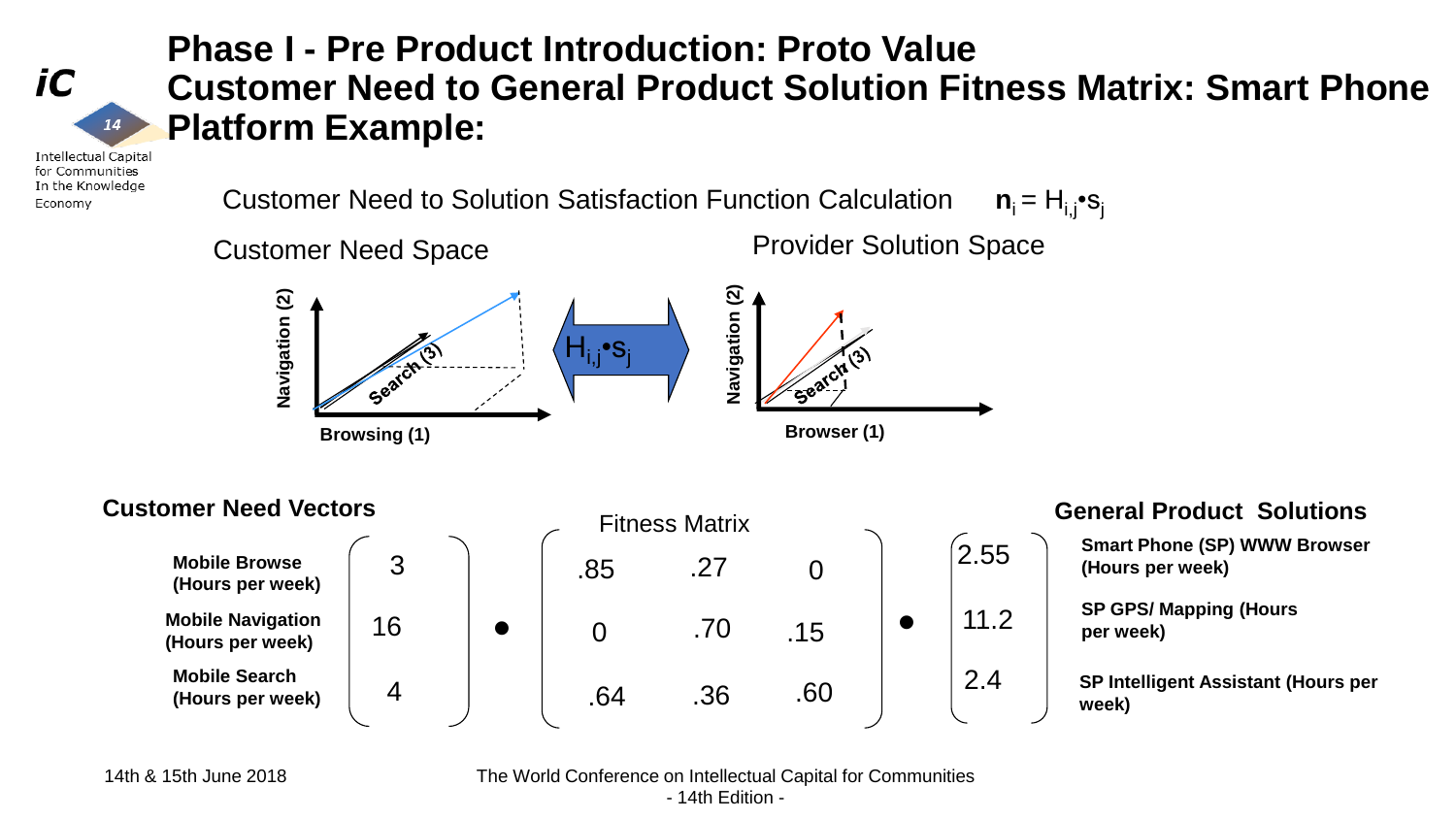### **Physics/Economics Analogy History**

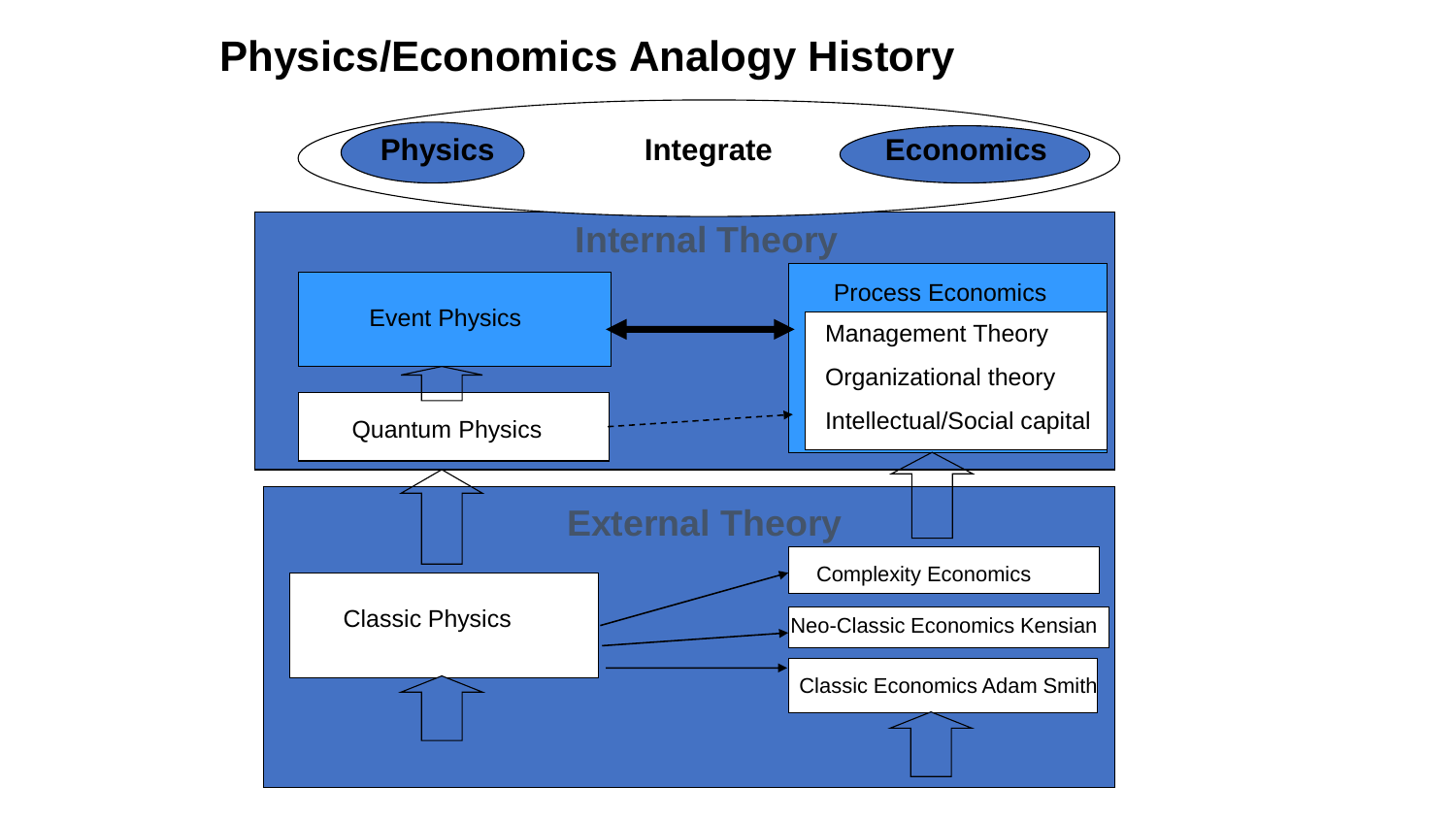

# **Traditional and New Economics: Value Conflict and Opportunity**

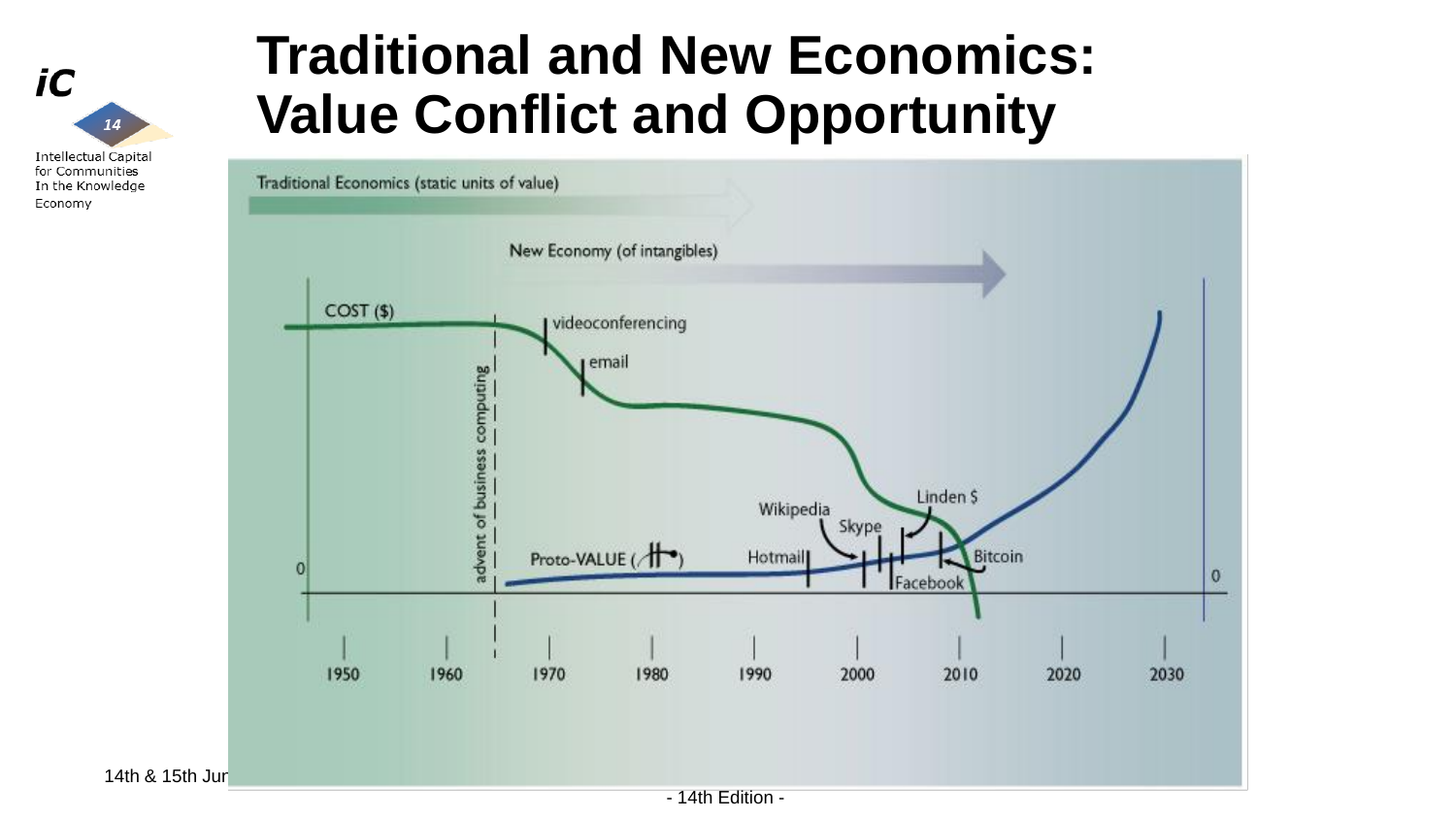### **Value in Motion**

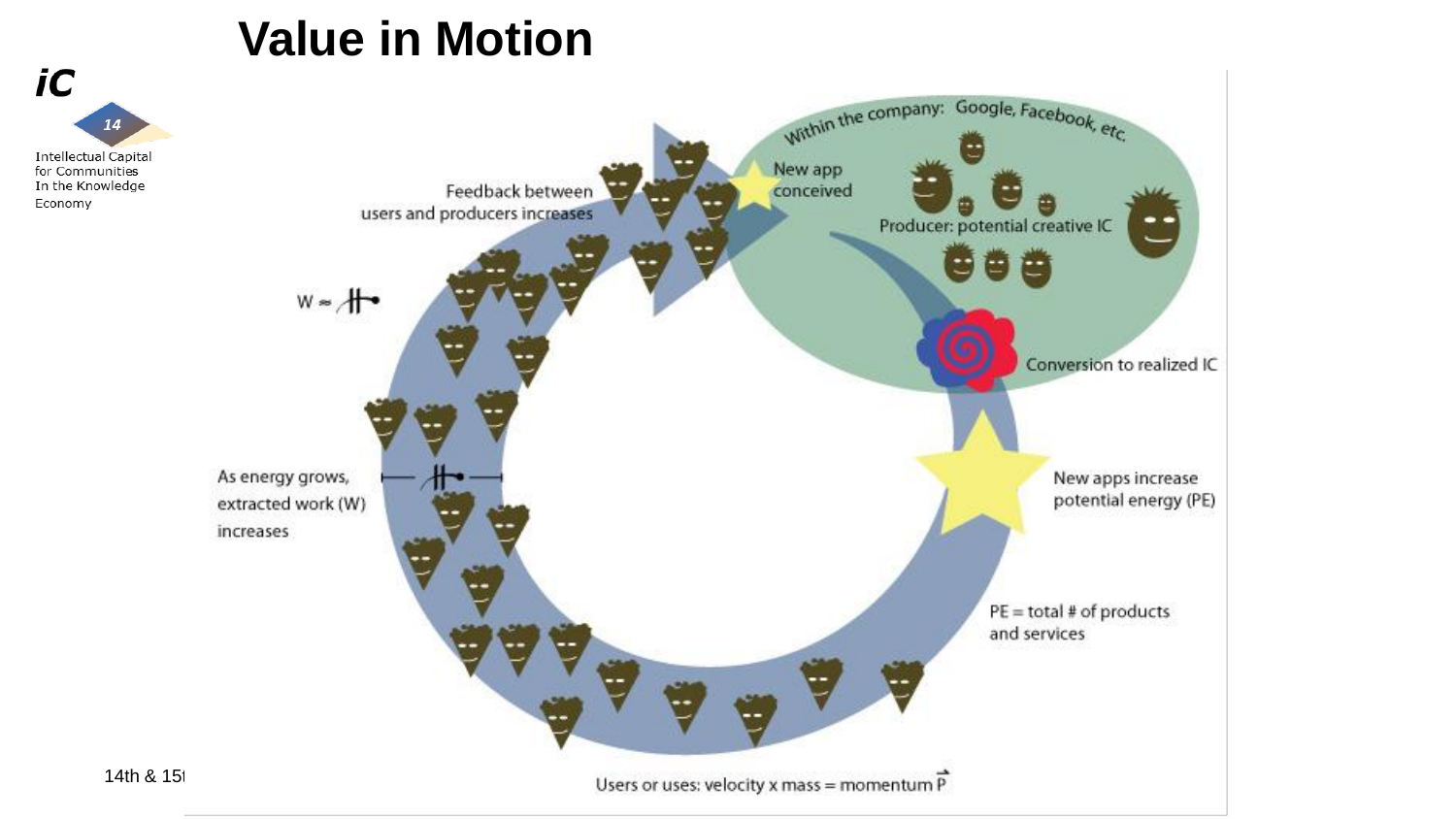

### **Figure 1: Econophysics Model: How To Calculate Market Performance from Fundamental Parameters**



- 14th Edition -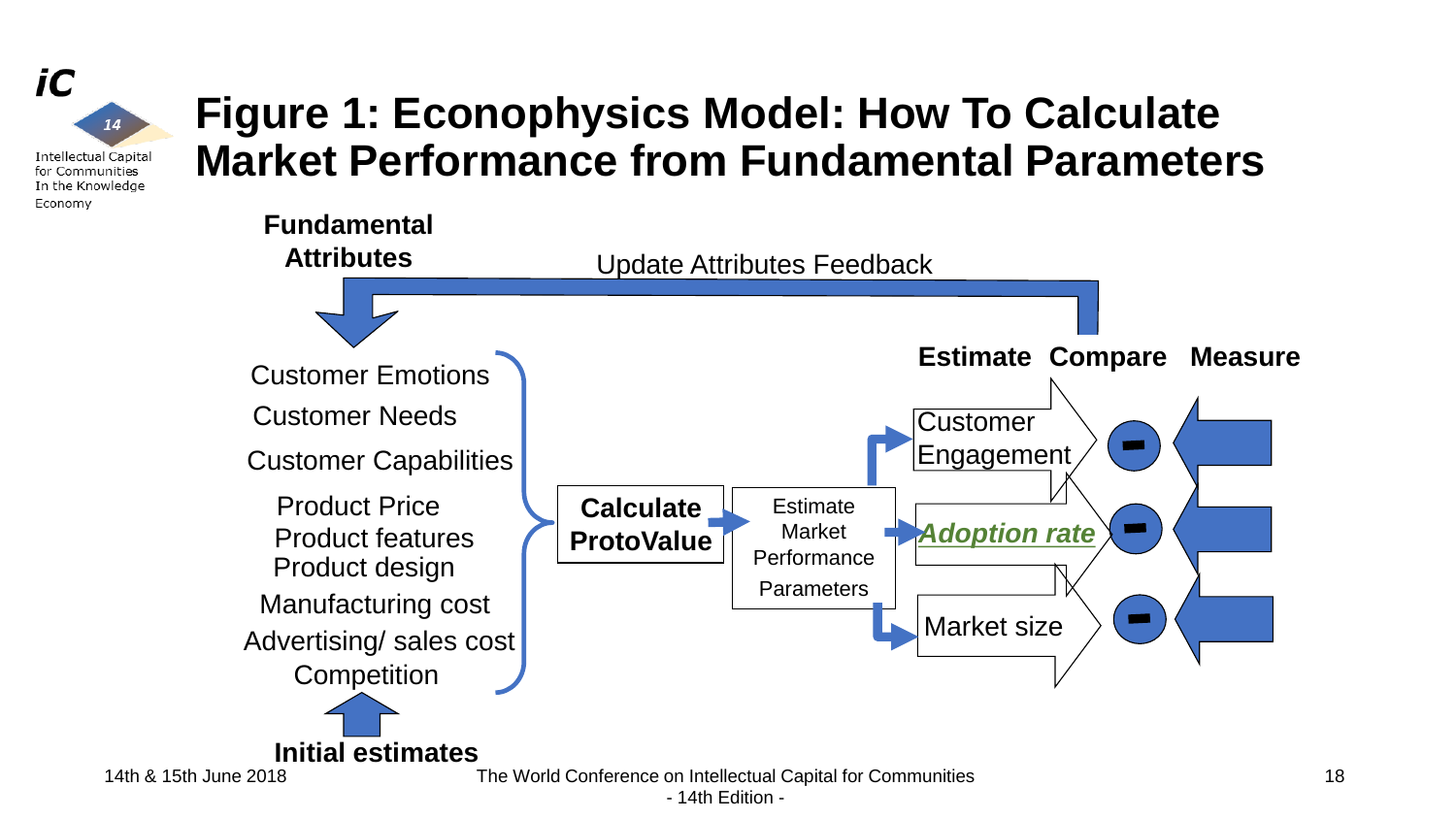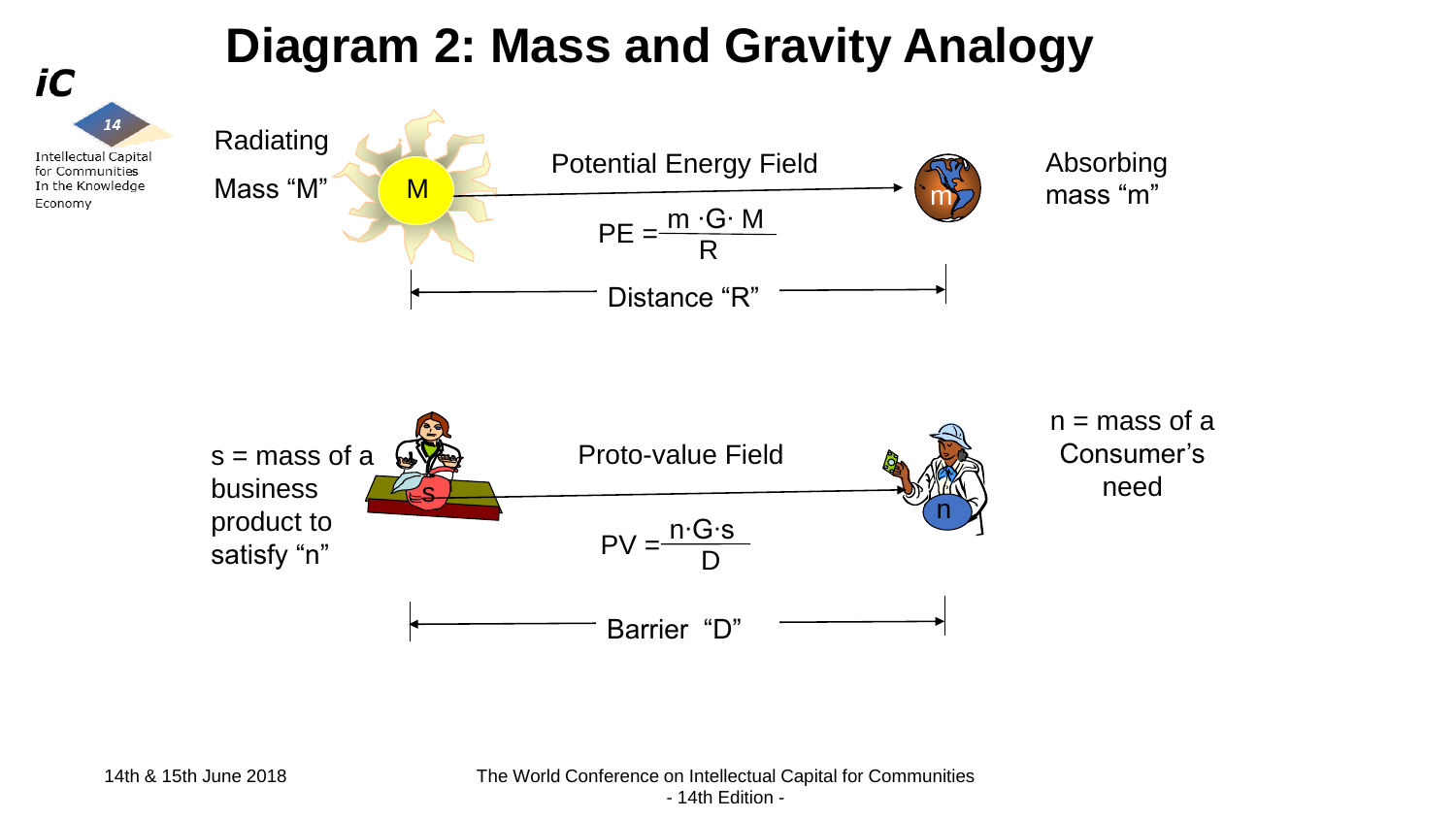### **Table 1: Comprehensive Physics-Economics Analogy**

ECONOMICS PHYSICS

Proto-Value = Satisfaction/Distance Energy = Action/Time

Satisfaction is a need being satisfied

Happiness = rate at which satisfaction happens

Distance = Barriers to Satisfaction  $Distance = Radius$  between masses

Proto- Value **Proto-** Value **Proto-** Potential-Energy

Action is a change being made

Energy = rate of Action flowing

Proto-Value = Potential Happiness Potential Energy = potential rate of Action flow

Amount of Satisfaction = Amount of Need \* Need to Solution Function\* Amount of Solution Amount of Distance = cost to purchase + time to use + Learning-time + infrastructure +  $\dots$  Other  $\dots$ 

(Baer, Housel, and Bergin, 2016)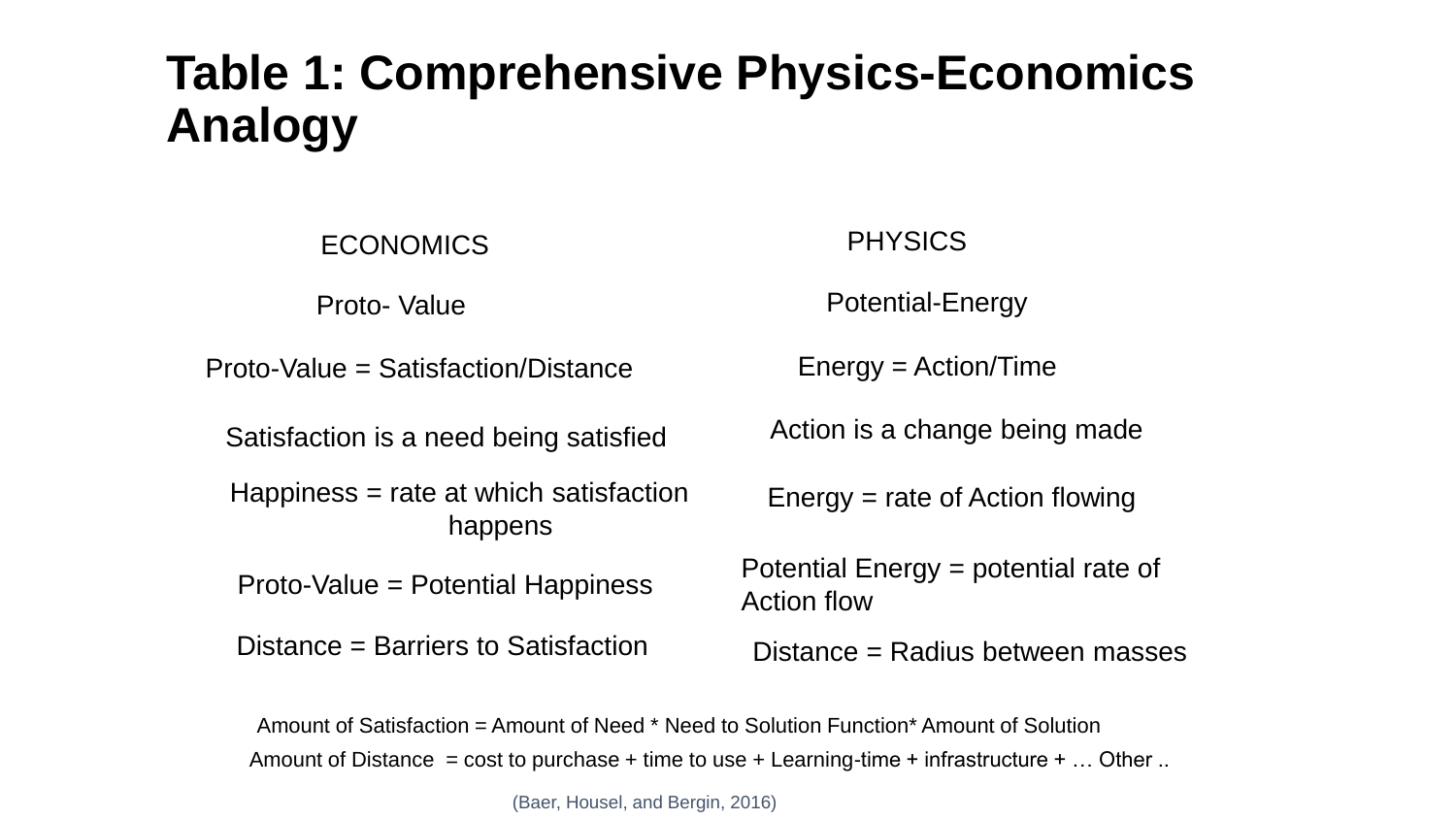### **What's App example**

**What happens to What's App market share when they raise their service price from \$1 to \$7 to justify their high acquisition price?**

Using our Econo-Physics Value Theoretical framework, we can predict the value of the "intangible" social network with the result that:

WhatsApp would loose its customer base after raising the price in an environment of comparable services, that are free, in spite of its first mover advantage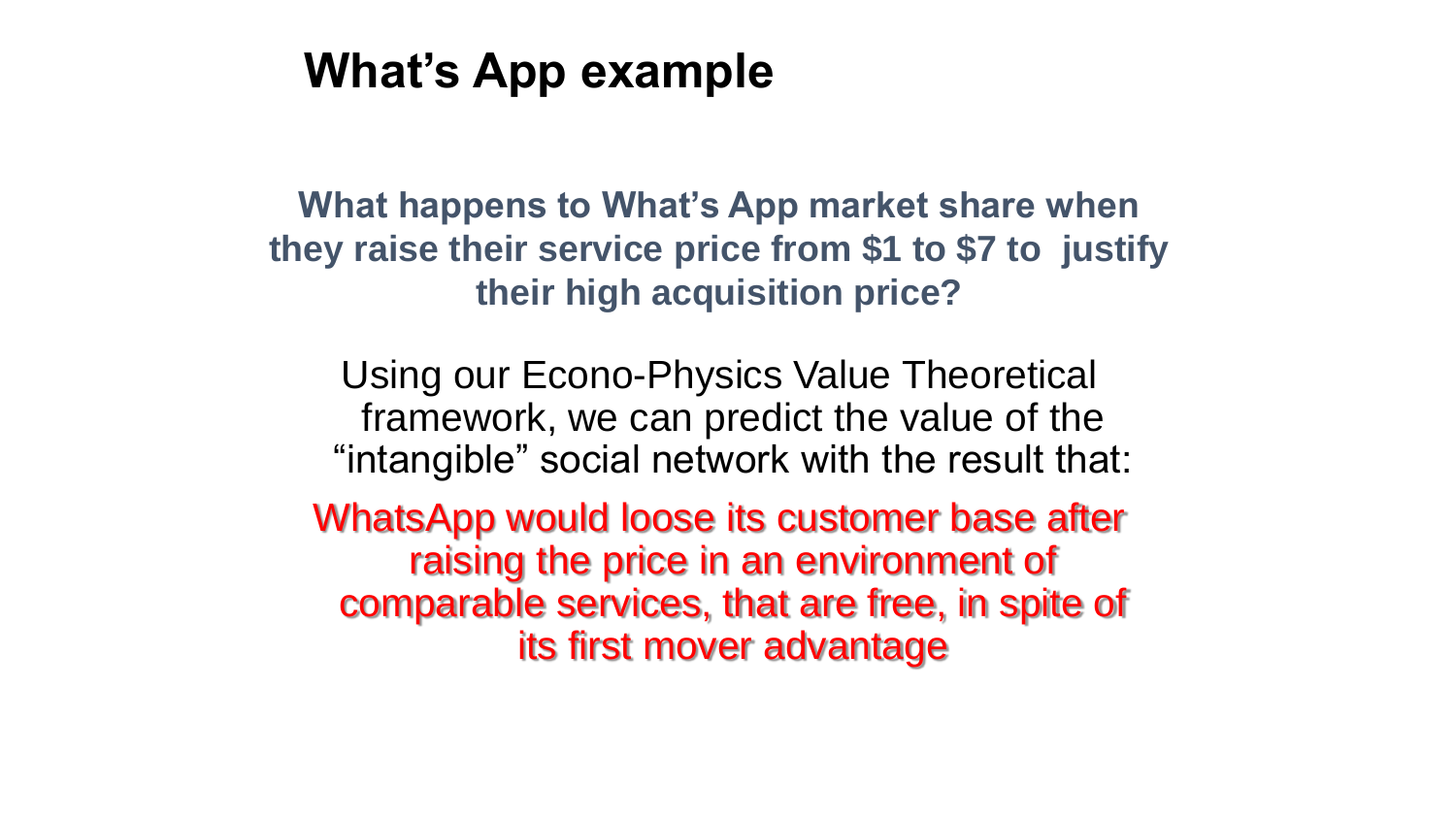### **Proto-value comparison On Day 361 after price goes to \$7 from \$1:**

$$
E[B,x] = .3 \cdot .5 \cdot 360/2.2 = Q_{f'}[B] \cdot K_{f',f'} \cdot q_{f}[x] / r^{\gamma}[B,x]
$$

**WhatsApp Competitor**

| $1 =$     | $Q_f[B]$ the quantity of satisfaction | $= 1$     |
|-----------|---------------------------------------|-----------|
| $.5 =$    | $q_f[x]$ hrs/day the quantity of need | $=.5$     |
|           | for messaging                         |           |
| $.99 =$   | $K_{f,f}$ the fit matrix              | $= .4$    |
| $.0057 =$ | r <sup>y</sup> [B,x] Barrier Distance | $= .0005$ |
|           | (norm. work +operations hrs./day)     |           |
| 87        | E[B,x] proto-value-energy units       | $= 400$   |

22

iC  $14$ **Intellectual Capital** for Communities

In the Knowledge

Economy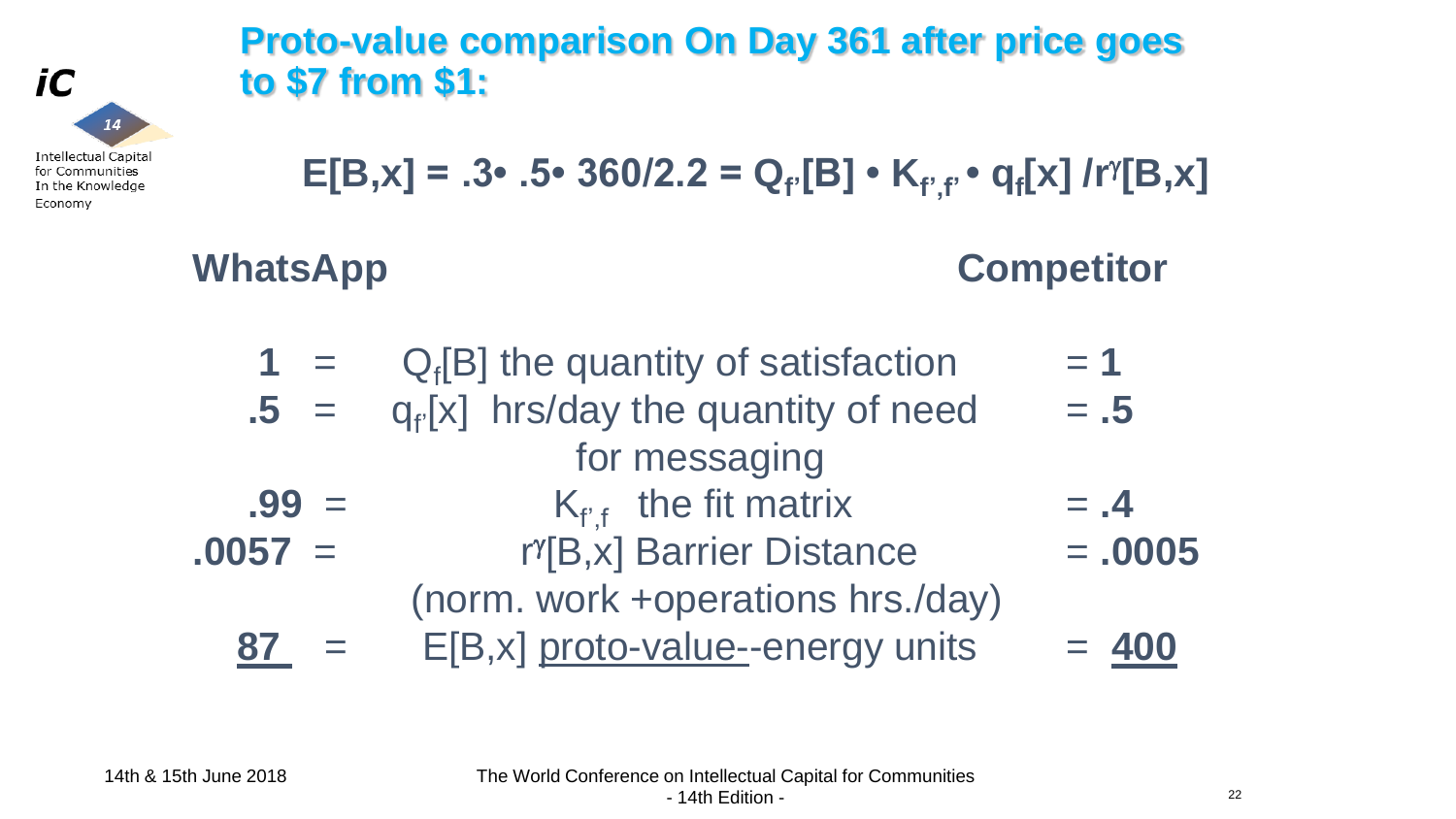

# **Dynamic changes**

### **Fitness = # people a user wants and is able to access**



**Price = normalized work hours required to earn subscription** 

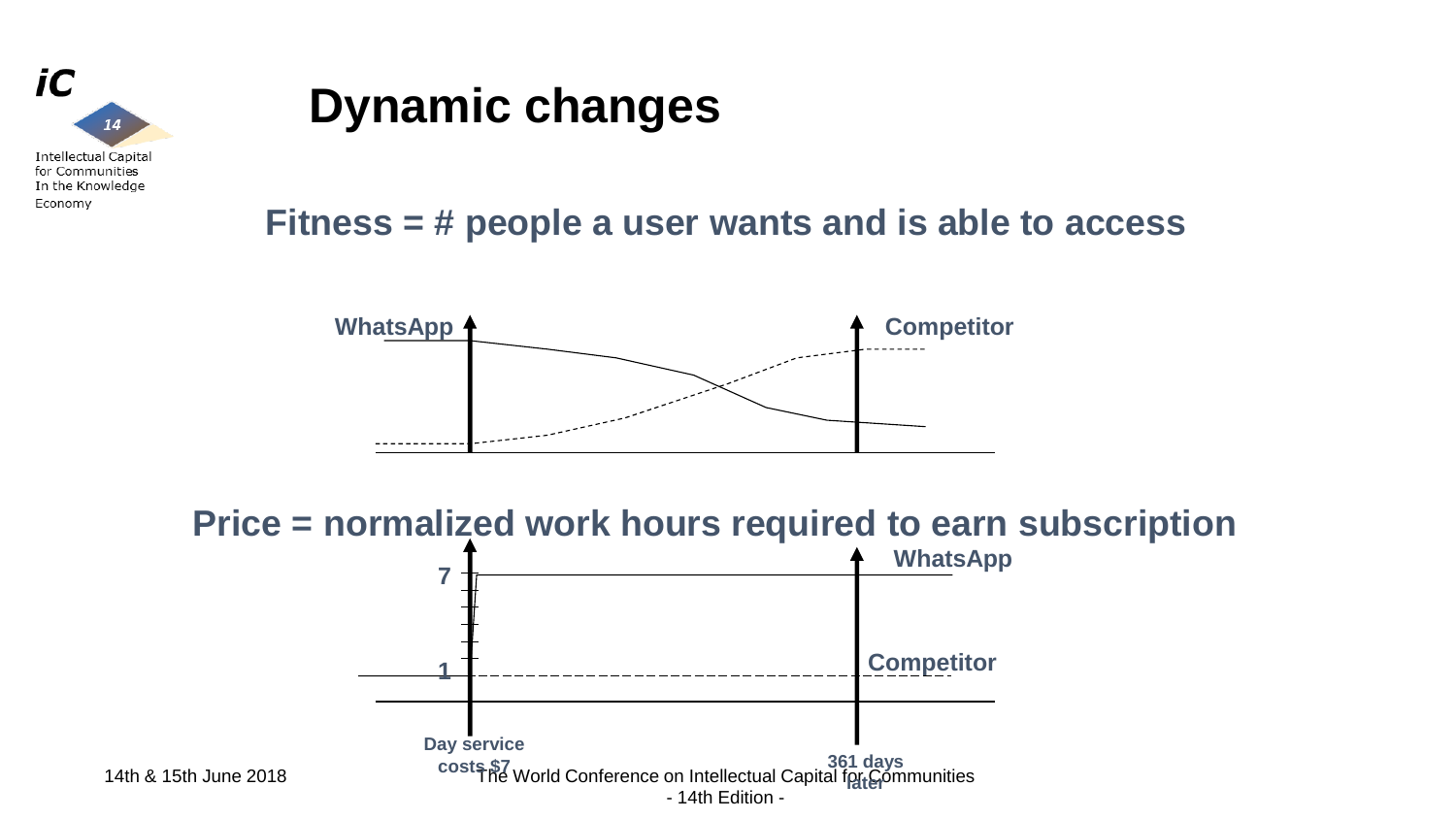

|  |  |  | <b>Table 5: Kenya vs South Africa</b> |  |  |  |
|--|--|--|---------------------------------------|--|--|--|
|--|--|--|---------------------------------------|--|--|--|

|           |                                                                     | <u>Kenya</u>                     | <b>South Africa</b>   |
|-----------|---------------------------------------------------------------------|----------------------------------|-----------------------|
|           | • Transaction fee                                                   | 27 kes/tran                      | 2 zar/tran            |
| $\bullet$ | <b>Baseline transaction cost</b><br>without MPesa(wo MP)            | 40 min/tran                      | 20 min/tran           |
| $\bullet$ | <b>MPesa Transaction per day</b>                                    | $2x106$ tran/day                 | $2x105$ tran/day      |
| $\bullet$ | MPesa Tansaction Value per year                                     | $23x10^{12}$ kes/yr              | $57x109$ Zar/yr       |
| $\bullet$ | MPesa acceptance rate                                               | 58%                              | 10%                   |
|           | Value of user's time                                                | $.116$ kes/sec                   | .095 $z$ ar/sec       |
|           | • Perceived % Cash loss(wo M-P)                                     | 10%                              | 1%                    |
| $\bullet$ | Average income/person                                               | 1700 \$/yr                       | 9489 \$/yr            |
| $\bullet$ | Not Acceptance Work around rate                                     | 90%                              | 90%                   |
| $\bullet$ | Network and server availability rate                                | 90%                              | 90%                   |
|           | Proto-Value (local currency<br>Proto-Value (usd/trans)              | 803.6 kes/trans<br>7.9 usd/trans | 12.3 zar/trans<br>.86 |
|           | The <i>Merid Conference</i> on Intellectual Conital for Communities |                                  | usd/trans             |

14th & 15th June 2018 The World Conference on Intellectual Capital for Communities - 14th Edition -